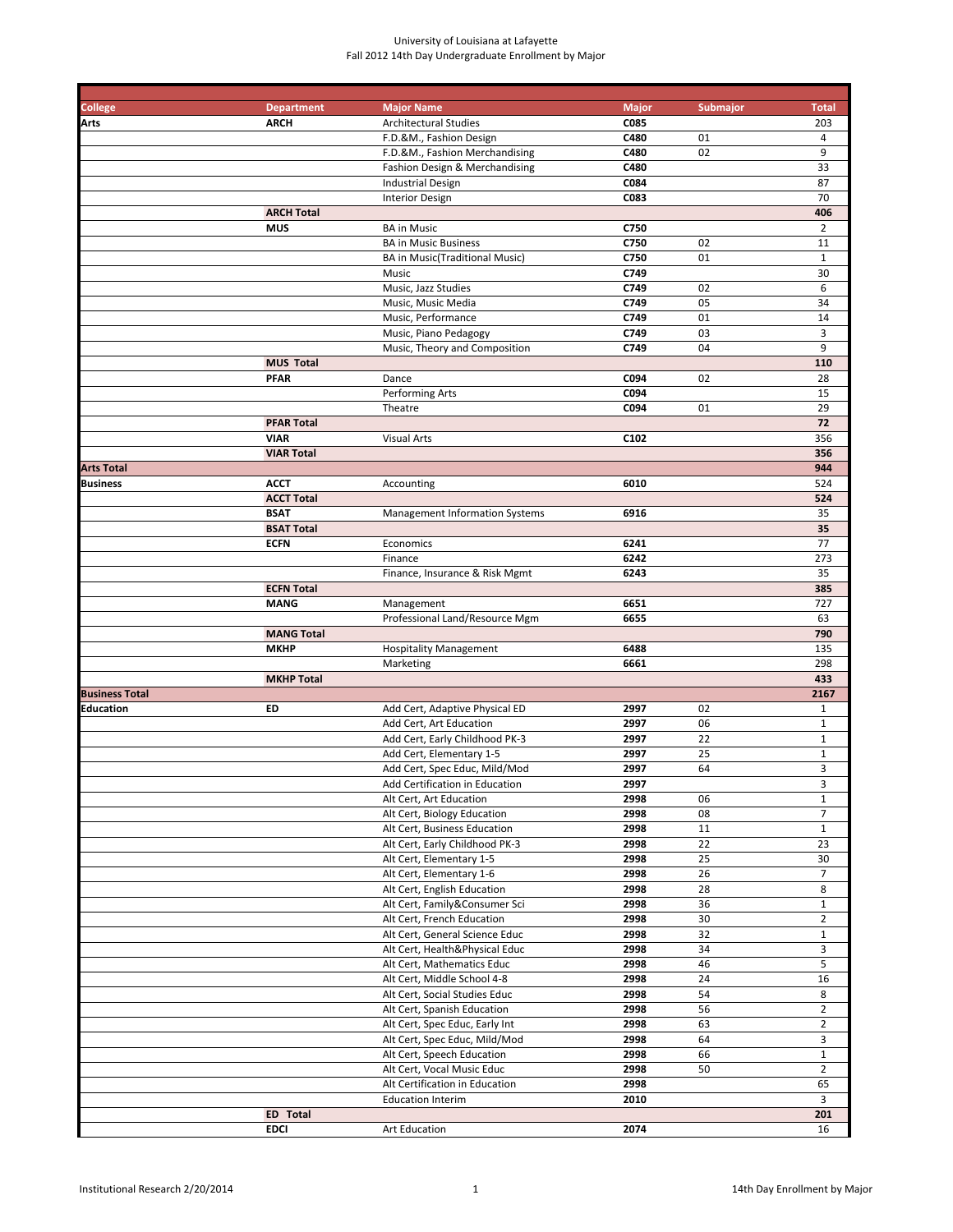|                              |                                  | Art Education - Grades K-12               | 2073 |    | 24             |
|------------------------------|----------------------------------|-------------------------------------------|------|----|----------------|
|                              |                                  | <b>Biology Education Grades 6-12</b>      | 2112 |    | 18             |
|                              |                                  |                                           | 2140 |    |                |
|                              |                                  | Business Educ - Grades 6-12               |      |    | 10             |
|                              |                                  | Early Childhood - Grades PK-3             | 2260 |    | 292            |
|                              |                                  | Earth Sci Educ - Grades 6-12              | 2314 |    | 3              |
|                              |                                  | Elementary Educ - Grades 1-5              | 2311 |    | 362            |
|                              |                                  | English Education- Grades 6-12            | 2301 |    | 64             |
|                              |                                  | Family&Consumer Sci Ed Gr 6-12            | 2315 |    | $\mathbf{1}$   |
|                              |                                  | General Science Educ - Gr 6-12            | 2316 |    | 3              |
|                              |                                  | Instrumental Music Ed- Gr K-12            | 2744 |    | 23             |
|                              |                                  | Mathematics Educ - Grades 6-12            | 2670 |    | 36             |
|                              |                                  | Middle School - Grades 4-8                | 2265 |    | 57             |
|                              |                                  |                                           |      |    |                |
|                              |                                  | Music Educ, Instrumental                  | 2373 | 48 | 12             |
|                              |                                  | Music Educ, Vocal                         | 2373 | 50 | 5              |
|                              |                                  | Physics Education- Grades 6-12            | 2830 |    | $1\,$          |
|                              |                                  | <b>SCED, Biology Education</b>            | 2377 | 08 | 9              |
|                              |                                  | SCED, Business Education                  | 2377 | 11 | 14             |
|                              |                                  | SCED, Chemistry Education                 | 2377 | 14 | $\overline{4}$ |
|                              |                                  | SCED, Earth Science Education             | 2377 | 20 | 3              |
|                              |                                  | SCED, English Education                   | 2377 | 28 | 63             |
|                              |                                  | SCED, General Science Educ                | 2377 | 32 | 3              |
|                              |                                  |                                           | 2377 | 46 | 34             |
|                              |                                  | <b>SCED, Mathematics Education</b>        |      |    |                |
|                              |                                  | SCED, Physics Education                   | 2377 | 52 | 3              |
|                              |                                  | <b>SCED, Social Studies Education</b>     | 2377 | 54 | 39             |
|                              |                                  | SCED, Speech Education                    | 2377 | 66 | $\overline{4}$ |
|                              |                                  | Social Studies Educ - Gr 6-12             | 2920 |    | 58             |
|                              |                                  | Special Education MM - Gr 1-12            | 2376 |    | 18             |
|                              |                                  | Vocal Music Educ - Grades K-12            | 2746 |    | $\overline{7}$ |
|                              | <b>EDCI Total</b>                |                                           |      |    | 1186           |
|                              | <b>KNES</b>                      | <b>Athletic Training</b>                  | 2473 |    | 166            |
|                              |                                  |                                           |      |    |                |
|                              |                                  | Kinesiology - Grades K-12                 | 2474 |    | 116            |
|                              |                                  | Kinesiology, Exercise Science             | 2474 | 05 | 581            |
|                              |                                  | Kinesiology, Hlth Promotion               | 2474 | 10 | $\overline{2}$ |
|                              |                                  | Kinesiology, Sports Management            | 2474 | 20 | 138            |
|                              |                                  | <b>Online Hlth Promotion &amp; Wellns</b> | 2474 | 30 | 88             |
|                              | <b>KNES Total</b>                |                                           |      |    | 1091           |
| <b>Education Total</b>       |                                  |                                           |      |    | 2478           |
| Engineering                  | <b>CHEE</b>                      | <b>Chemical Engineering</b>               | 4170 |    | 229            |
|                              |                                  |                                           |      |    |                |
|                              |                                  |                                           |      |    |                |
|                              | <b>CHEE Total</b>                |                                           |      |    | 229            |
|                              | <b>CIVE</b>                      | Civil Engineering                         | 4180 |    | 199            |
|                              | <b>CIVE Total</b>                |                                           |      |    | 199            |
|                              | <b>EECE</b>                      | Elec Engr, Computer Engr                  | 4281 |    | 93             |
|                              |                                  | Elec Engr, Telecomm Engr                  | 4283 |    | 6              |
|                              |                                  | <b>Electrical Engineering</b>             | 4280 |    | 159            |
|                              | <b>EECE Total</b>                |                                           |      |    | 258            |
|                              | <b>ITEC</b>                      |                                           | 4552 |    | 372            |
|                              |                                  | Industrial Technology                     |      |    |                |
|                              | <b>ITEC Total</b>                |                                           |      |    | 372            |
|                              | <b>MCHE</b>                      | Mech Engineering, CAD/CAM                 | 4681 |    | $\mathbf{1}$   |
|                              |                                  | <b>Mechanical Engineering</b>             | 4680 |    | 545            |
|                              | <b>MCHE Total</b>                |                                           |      |    | 546            |
|                              | <b>PETE</b>                      | Petroleum Engineering                     | 4790 |    | 342            |
|                              | <b>PETE Total</b>                |                                           |      |    | 342            |
| <b>Engineering Total</b>     |                                  |                                           |      |    | 1946           |
| <b>General Studies</b>       | GS                               | Gen Studies, Applied Sciences             | G005 |    | 164            |
|                              |                                  | Gen Studies, Arts and Human               | G001 |    | 244            |
|                              |                                  | Gen Studies, Behavioral Sci               | G003 |    | 267            |
|                              |                                  |                                           |      |    |                |
|                              |                                  | Gen Studies, Natural Sciences             | G002 |    | 13             |
|                              |                                  | General Studies, Interim                  | G000 |    | 36             |
|                              | <b>GS</b> Total                  |                                           |      |    | 724            |
| <b>General Studies Total</b> |                                  |                                           |      |    | 724            |
| Liberal Arts                 | CJUS                             | Criminal Justice                          | H929 |    | 361            |
|                              | <b>CJUS Total</b>                |                                           |      |    | 361            |
|                              | <b>CMCN</b>                      | Mass Comm-Advertising Sequence            | H962 | 01 | 58             |
|                              |                                  | Mass Comm-Broadcasting Seq                | H962 | 02 | 127            |
|                              |                                  | Mass Comm-Journalism Sequence             | H962 | 03 | 53             |
|                              |                                  |                                           |      |    |                |
|                              |                                  | <b>Mass Communication</b>                 | H962 |    | $\overline{2}$ |
|                              |                                  | Organizational Communication              | H961 |    | 25             |
|                              |                                  | <b>Public Relations</b>                   | H965 |    | 223            |
|                              | <b>CMCN Total</b><br><b>CODI</b> | Speech Pathology and Audiology            | H963 |    | 488<br>213     |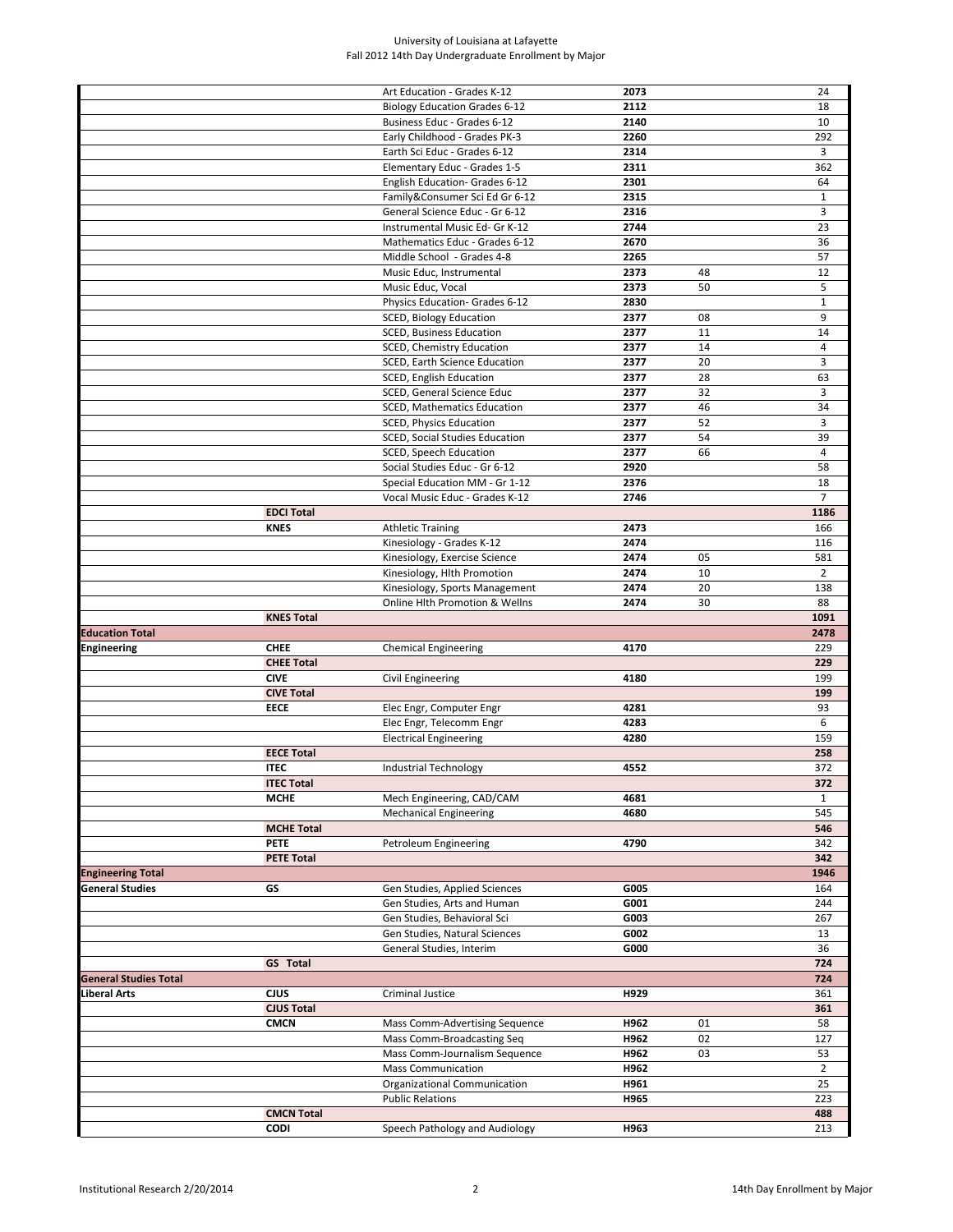|                      | <b>CODI Total</b>                |                                                     |             |    | 213                   |
|----------------------|----------------------------------|-----------------------------------------------------|-------------|----|-----------------------|
|                      | <b>ENGL</b>                      | English                                             | H301        |    | 161                   |
|                      | <b>ENGL Total</b>                |                                                     |             |    | 161                   |
|                      | <b>FORL</b>                      | Modern Languages                                    | H345        |    | $\overline{7}$        |
|                      |                                  | Modern Languages, Francophone                       | H345        | 02 | 20                    |
|                      |                                  | Modern Languages, French                            | H345        | 01 | 3                     |
|                      |                                  | Modern Languages, French ED                         | H345        | 11 | $\overline{2}$        |
|                      |                                  | Modern Languages, German                            | H345        | 04 | $\mathbf{1}$          |
|                      |                                  | Modern Languages, Spanish                           | H345        | 03 | 20                    |
|                      |                                  | Modern Languages, Spanish ED                        | H345        | 13 | $\overline{4}$        |
|                      | <b>FORL Total</b>                |                                                     |             |    | 57                    |
|                      | <b>HIGE</b>                      | History                                             | H501        |    | 147                   |
|                      | <b>HIGE Total</b>                |                                                     |             |    | 147                   |
|                      | LA                               | Moving Image Arts<br><b>Undeclared Liberal Arts</b> | H541        |    | 90                    |
|                      | LA Total                         |                                                     | H009        |    | 76                    |
|                      | PHIL                             | Philosophy                                          | H810        |    | 166<br>$\overline{2}$ |
|                      | <b>PHIL Total</b>                |                                                     |             |    | $\overline{2}$        |
|                      | <b>POLS</b>                      | <b>International Relations</b>                      | H921        | 02 | 23                    |
|                      |                                  | <b>Political Science</b>                            | H921        |    | 81                    |
|                      |                                  | Political Science - Pre-Law                         | H921        | 01 | 122                   |
|                      | <b>POLS Total</b>                |                                                     |             |    | 226                   |
|                      | <b>PSYC</b>                      | Psychology                                          | H870        |    | 581                   |
|                      | <b>PSYC Total</b>                |                                                     |             |    | 581                   |
|                      | SOCI                             | Anthropology                                        | H924        |    | 54                    |
|                      |                                  | Child and Family Studies                            | H481        |    | 202                   |
|                      |                                  | Sociology                                           | H925        |    | 131                   |
|                      | <b>SOCI Total</b>                |                                                     |             |    | 387                   |
| Liberal Arts Total   |                                  |                                                     |             |    | 2789                  |
| Nursing              | <b>ALHP</b>                      | <b>Dietetics</b>                                    | 5486        |    | 110                   |
|                      |                                  | <b>Health Services Administration</b>               | 5487        |    | 16                    |
|                      |                                  | Pre-Dental Hygiene                                  | 5773        |    | 62                    |
|                      | <b>ALHP Total</b>                |                                                     |             |    | 188                   |
|                      | <b>BSN</b>                       | Mobility in Nursing Education                       | 5770        | 01 | 10                    |
|                      |                                  | <b>Nursing</b>                                      | 5770        |    | 1195                  |
|                      |                                  | Online Nursing RN to BSN                            | 5770        | 03 | 98                    |
|                      | <b>BSN Total</b>                 |                                                     |             |    | 1303                  |
|                      | HIM                              | <b>Health Information Management</b>                | 5728        |    | 122                   |
|                      | <b>HIM Total</b>                 |                                                     |             |    | 122                   |
| <b>Nursing Total</b> |                                  |                                                     |             |    | 1613                  |
|                      |                                  |                                                     |             |    |                       |
| <b>Sciences</b>      | <b>BIOL</b>                      | Bio Resources / Diversity                           | <b>S117</b> | 10 | 10                    |
|                      |                                  | Biology                                             | <b>S117</b> |    | 691                   |
|                      |                                  | Micro Biology                                       | <b>S117</b> | 20 | 14                    |
|                      |                                  | Microbiology                                        | S721        |    | 10                    |
|                      |                                  | Pre Vet Two Year Transfer                           | S064        |    | 30                    |
|                      |                                  | Pre-Med Tech, Transfer Program                      | S727        |    | 13                    |
|                      |                                  | Resource Biology/Biodiversity                       | <b>S118</b> |    | 11                    |
|                      | <b>BIOL Total</b>                |                                                     |             |    | 779                   |
|                      | <b>CHEM</b>                      | Chemistry                                           | S161        |    | 67                    |
|                      |                                  | Pre-Pharmacy Two Year Transfer                      | S162        |    | 107                   |
|                      | <b>CHEM Total</b>                |                                                     |             |    | 174                   |
|                      | <b>CMIX</b>                      | <b>Business Informatics</b>                         | <b>S300</b> | 01 | 51                    |
|                      |                                  | Digital Media Technology                            | <b>S300</b> | 03 | 20                    |
|                      |                                  | <b>Health Informatics</b>                           | <b>S300</b> | 02 | 9                     |
|                      |                                  | <b>Systems Administration</b>                       | <b>S300</b> | 04 | 28                    |
|                      | <b>CMIX Total</b>                |                                                     |             |    | 108                   |
|                      | <b>CMPS</b>                      | Computer Science                                    | S191        |    | 328                   |
|                      | <b>CMPS Total</b><br><b>GEOL</b> |                                                     | S410        |    | 328<br>85             |
|                      | <b>GEOL Total</b>                | Geology                                             |             |    | 85                    |
|                      | <b>GEOS</b>                      | Digital Geography                                   | <b>S200</b> | 03 | $\overline{2}$        |
|                      |                                  | <b>Environmental Quality</b>                        | <b>S200</b> | 02 | 20                    |
|                      |                                  | <b>Environmental Science</b>                        | <b>S200</b> |    | $\mathbf{1}$          |
|                      |                                  | Soil and Water Conservation                         | <b>S200</b> | 01 | 8                     |
|                      | <b>GEOS Total</b>                |                                                     |             |    | 31                    |
|                      | <b>MATH</b>                      | Mathematics                                         | S671        |    | 40                    |
|                      | <b>MATH Total</b>                |                                                     |             |    | 40                    |
|                      | <b>PHYS</b>                      | Physics                                             | <b>S830</b> |    | 21                    |
|                      | <b>PHYS Total</b>                |                                                     |             |    | 21                    |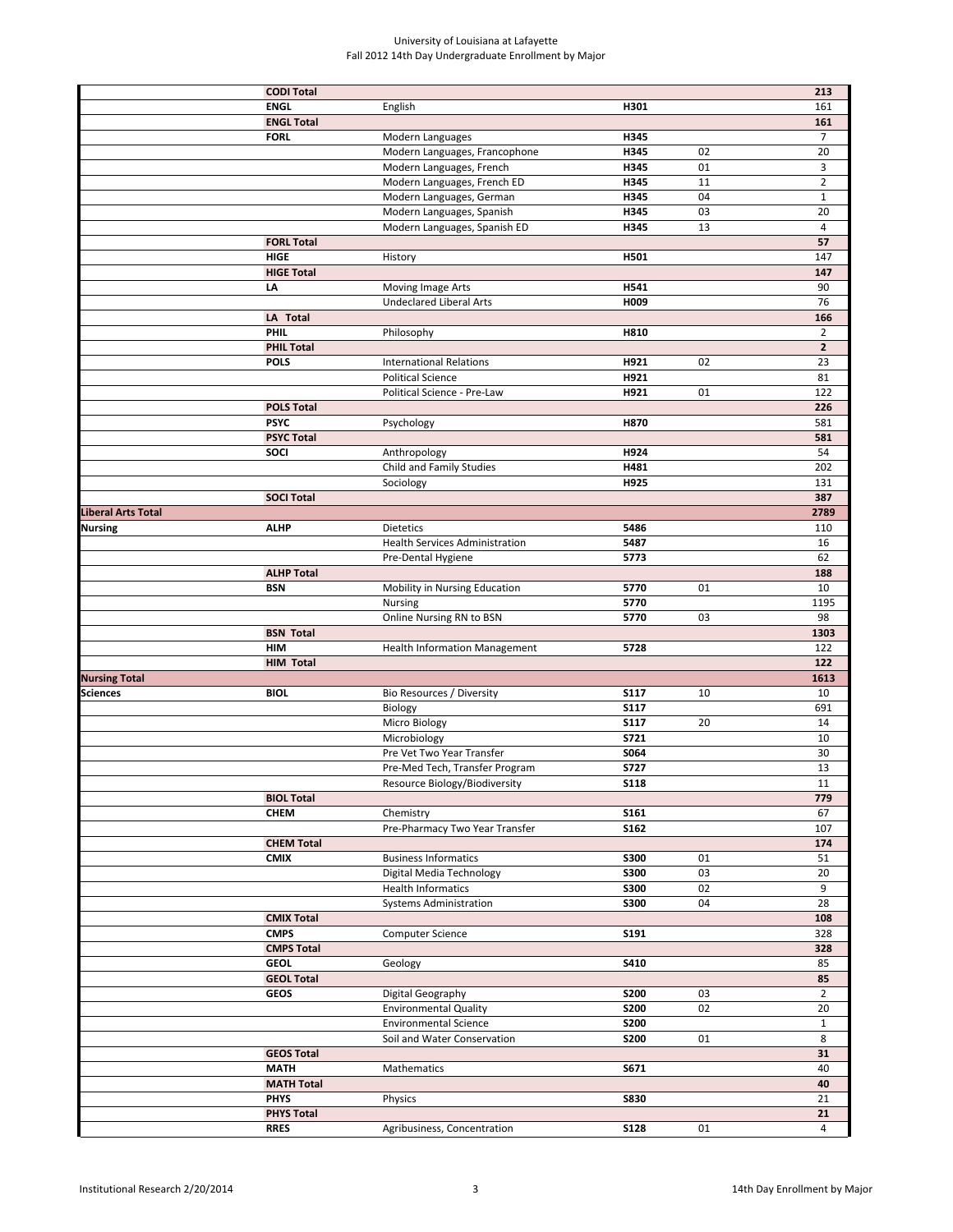|                   | Animal Science, Concentration  | <b>S128</b> | 02 | 43             |
|-------------------|--------------------------------|-------------|----|----------------|
|                   | Environmental & Sustainable Re | S034        |    | 30             |
|                   | Landscape& Horticulture Mgmt   | <b>S128</b> | 04 | 5              |
|                   | Nat. Resources&Envir Quality   | S034        | 01 | 8              |
|                   | Plant Science, Concentration   | <b>S128</b> | 03 | 3              |
|                   | Pre Vet Two Year Transfer      | S063        |    | 9              |
|                   | Res Conservation&Comm Sustain  | S034        | 02 | 2              |
|                   | Sustainable Agriculture        | <b>S128</b> |    | $\mathbf{1}$   |
| <b>RRES Total</b> |                                |             |    | 105            |
| SI                | <b>Undeclared Science</b>      | S009        |    | 58             |
| SI Total          |                                |             |    | 58             |
|                   |                                |             |    | 1729           |
| UC                | Doors Program                  | 7008        |    | 267            |
|                   | High School - Dual Enrollment  | 7012        |    | 323            |
|                   | Non-ULL Cross Enrollment       | 7100        |    | 16             |
|                   | Post Baccalaureate             | 7001        |    | 139            |
|                   | Special Non Degree Undergrad   | 7000        |    | 6              |
|                   | Visiting Student               | 7004        |    | $\overline{2}$ |
| UC Total          |                                |             |    | 753            |
|                   |                                |             |    | 753            |
|                   |                                |             |    | 15143          |
|                   |                                |             |    |                |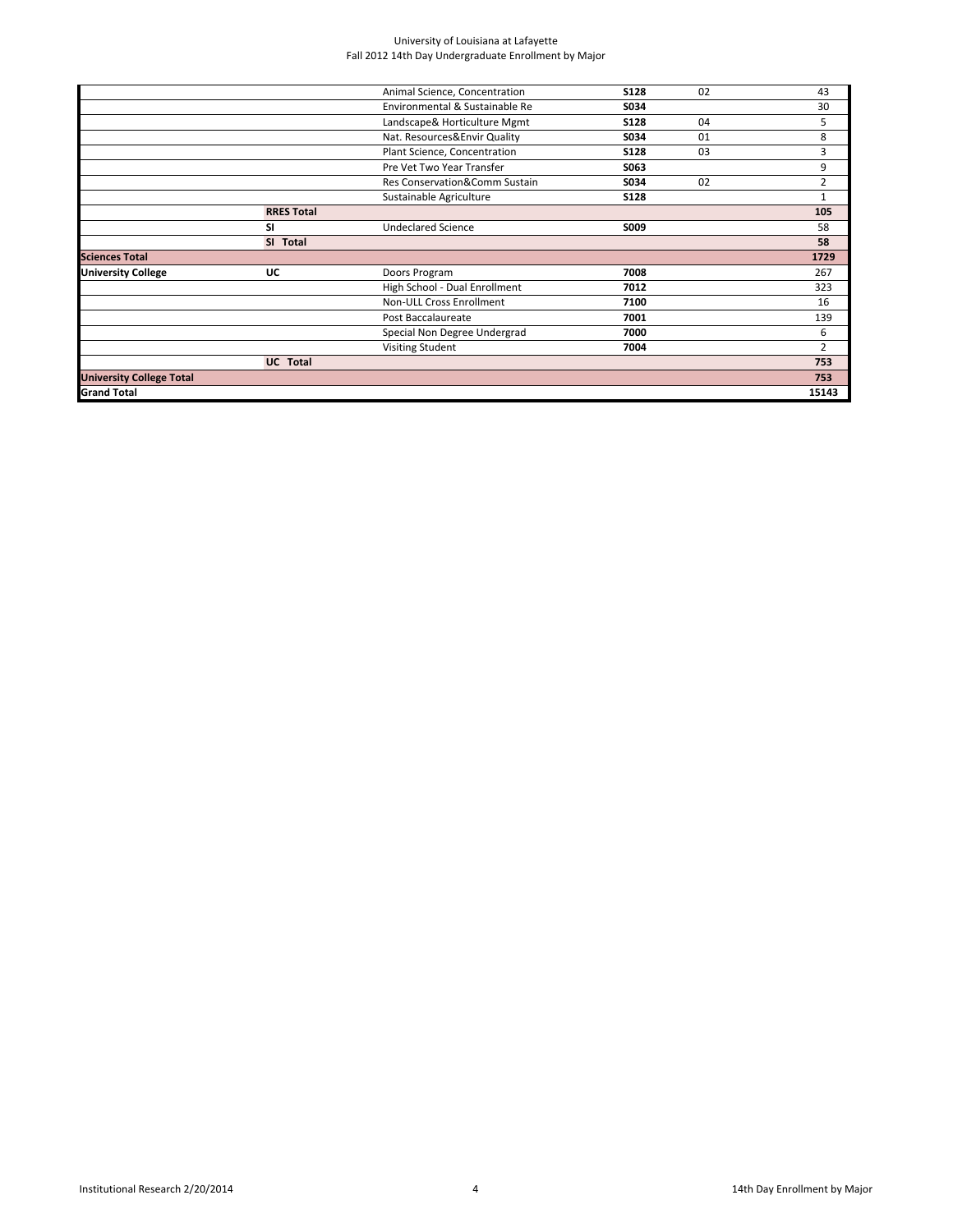| <b>College</b>               | <b>Department</b> | <b>Major Name</b>                     | <b>Major</b><br>Submajor | <b>Total</b>   |
|------------------------------|-------------------|---------------------------------------|--------------------------|----------------|
| <b>Arts</b>                  | <b>ARCH</b>       | Architecture                          | 8085                     | 46             |
|                              | <b>ARCH Total</b> |                                       |                          | 46             |
|                              | <b>MUS</b>        | Music                                 | 8746                     | 21             |
|                              | <b>MUS Total</b>  |                                       |                          | 21             |
| <b>Arts Total</b>            |                   |                                       |                          | 67             |
| <b>Business</b>              | <b>MBA</b>        | <b>Exec Masters of Business Admin</b> | 812E                     | 9              |
|                              |                   | Health Care Admin - Certificate       | 8122                     | $\overline{2}$ |
|                              |                   | <b>Health Care Administration</b>     | 8121                     | 36             |
|                              |                   | Masters of Business Admin             | 8120                     | 191            |
|                              | <b>MBA Total</b>  |                                       |                          | 238            |
| <b>Business Total</b>        |                   |                                       |                          | 238            |
| Education                    | <b>COUE</b>       | <b>Counselor Education</b>            | 8010                     | 74             |
|                              | <b>COUE Total</b> |                                       |                          | 74             |
|                              | <b>EDCI</b>       | Curriculum and Instruction            | 8377                     | 20             |
|                              |                   | ELEM ED & SPEC ED M/MOD GR 1-5        | 8370                     | 13             |
|                              |                   | <b>Gifted Education</b>               | 8378                     | 19             |
|                              |                   | SCND ED & SPEC ED M/MOD GR6-12        | 8379                     | 15             |
|                              |                   |                                       |                          |                |
|                              | <b>EDCI Total</b> |                                       |                          | 67             |
|                              | <b>EDFL</b>       | <b>Educational Leadership</b>         | 8387                     | 46             |
|                              |                   | Educational Leadership Ed.D.          | 8389                     | 84             |
|                              |                   | Grad Cert NPS Administration          | <b>8C01</b>              | 12             |
|                              | <b>EDFL Total</b> |                                       |                          | 142            |
| <b>Education Total</b>       |                   |                                       |                          | 283            |
| <b>Engineering</b>           | <b>CHEE</b>       | <b>Chemical Engineering MSE</b>       | 8173                     | 8              |
|                              |                   | Engineering, Chemical Option          | 8172                     | $\overline{4}$ |
|                              | <b>CHEE Total</b> |                                       |                          | 12             |
|                              | <b>CIVE</b>       | <b>Civil Engineering MSE</b>          | 8183                     | 20             |
|                              |                   | Engineering, Civil Option             | 8182                     | 5              |
|                              | <b>CIVE Total</b> |                                       |                          | 25             |
|                              | <b>EECE</b>       | <b>Computer Engineering</b>           | 8283                     | $\overline{7}$ |
|                              |                   |                                       | 8289                     | 29             |
|                              |                   | <b>Electrical MSE</b>                 | 8285                     | 9              |
|                              |                   | Telecommunications                    | 8284                     | 5              |
|                              | <b>EECE Total</b> |                                       |                          | 50             |
|                              | <b>ENGR</b>       | Ph.D. Systems Engineering CHEM        | 8174                     | 4              |
|                              |                   | Ph.D. Systems Engineering CIVE        | 8184                     | $\overline{7}$ |
|                              |                   | Ph.D. Systems Engineering ELEE        | 8286                     | 3              |
|                              |                   |                                       |                          | $\overline{7}$ |
|                              |                   | Ph.D. Systems Engineering MCHE        | 8684                     |                |
|                              |                   | Ph.D. Systems Engineering PETE        | 8794                     | $\overline{2}$ |
|                              | <b>ENGR Total</b> |                                       |                          | 23             |
|                              | <b>MCHE</b>       | Engineering, Mechanical Opt           | 8682                     | $\overline{2}$ |
|                              |                   | <b>Mechanical Engineering MSE</b>     | 8683                     | 18             |
|                              | <b>MCHE Total</b> |                                       |                          | 20             |
|                              | <b>PETE</b>       | Engineering, Petroleum Opt            | 8792                     | ୪              |
|                              |                   | Petroleum Engineering MSE             | 8793                     | 30             |
|                              | <b>PETE Total</b> |                                       |                          | 38             |
| <b>Engineering Total</b>     |                   |                                       |                          | 168            |
| <b>Graduate School</b>       | GR                | <b>Entree Program</b>                 | 8001                     | 37             |
|                              |                   | Masters Plus 30                       | 8008                     | 5              |
|                              | <b>GR</b> Total   |                                       |                          | 42             |
| <b>Graduate School Total</b> |                   |                                       |                          | 42             |
| <b>Liberal Arts</b>          | <b>CMCN</b>       | Communication                         | 8961                     | 49             |
|                              | <b>CMCN Total</b> |                                       |                          | 49             |
|                              | <b>CODI</b>       | Appl Language & Speech Science        | 8969                     | 24             |
|                              |                   | Speech Pathology/Audiology            | 8963                     | 60             |
|                              | <b>CODI Total</b> |                                       |                          | 84             |
|                              | <b>ENGL</b>       | English                               | 8301                     | 24             |
|                              |                   |                                       | 8306                     | 87             |
|                              |                   |                                       |                          |                |
|                              | <b>ENGL Total</b> |                                       |                          | 111            |
|                              | <b>FORL</b>       | Francophone Studies                   | 8349                     | 15             |
|                              |                   | French                                | 8341                     | 11             |
|                              | <b>FORL Total</b> |                                       |                          | 26             |
|                              | HIGE              | History                               | 8501                     | 31             |
|                              | <b>HIGE Total</b> |                                       |                          | 31             |
|                              | <b>PSYC</b>       | Psychology                            | 8872                     | 40             |
|                              | <b>PSYC Total</b> |                                       |                          | 40             |